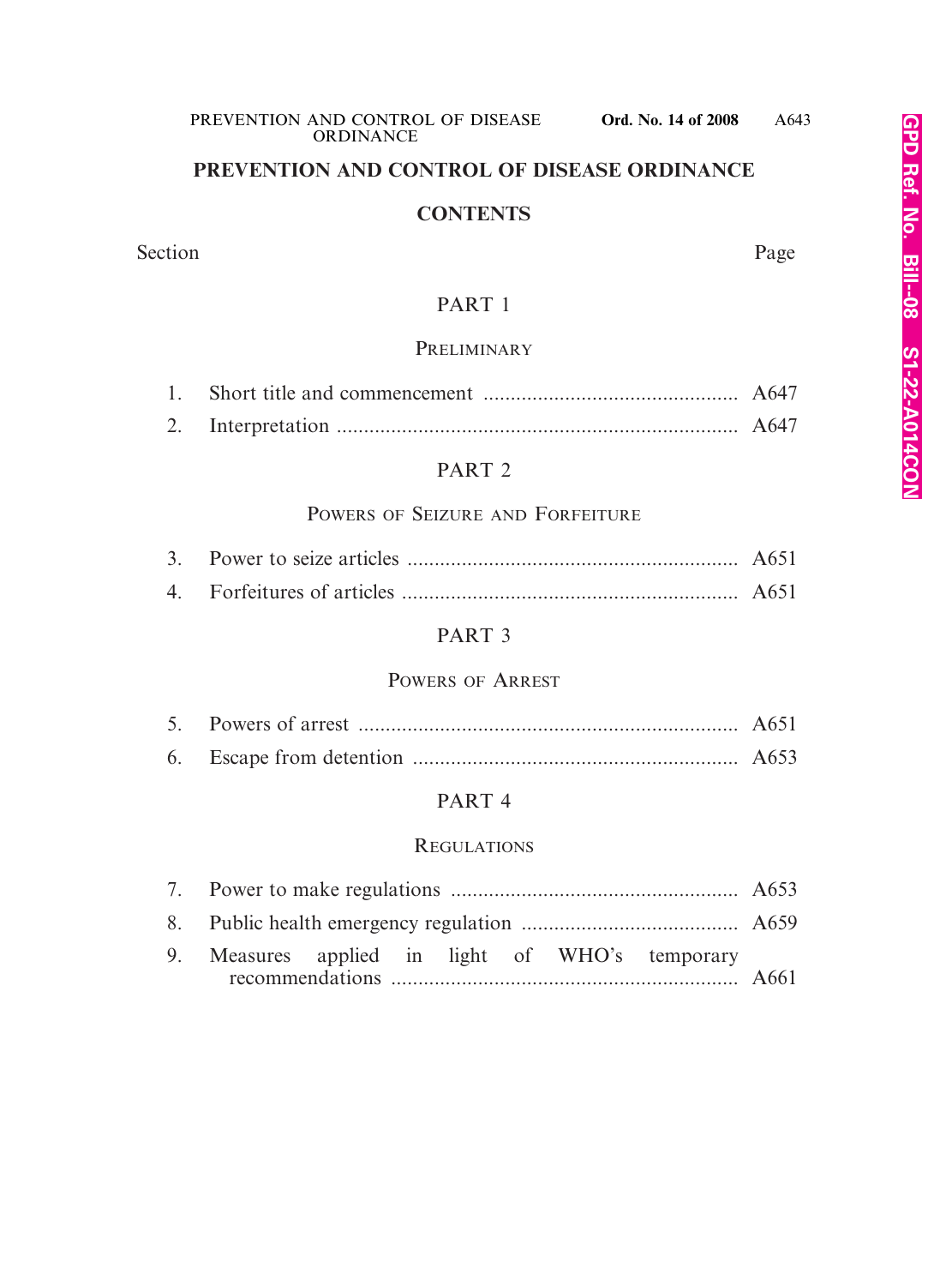# Section Page

## PART 5

## MISCELLANEOUS

| 13. Immunity from personal liability of health officers, etc.  A665 |  |
|---------------------------------------------------------------------|--|
| 14. Internal management of vessels or aircraft of war not to be     |  |
|                                                                     |  |

## PART 6

## REPEALS, SAVINGS AND CONSEQUENTIAL AMENDMENTS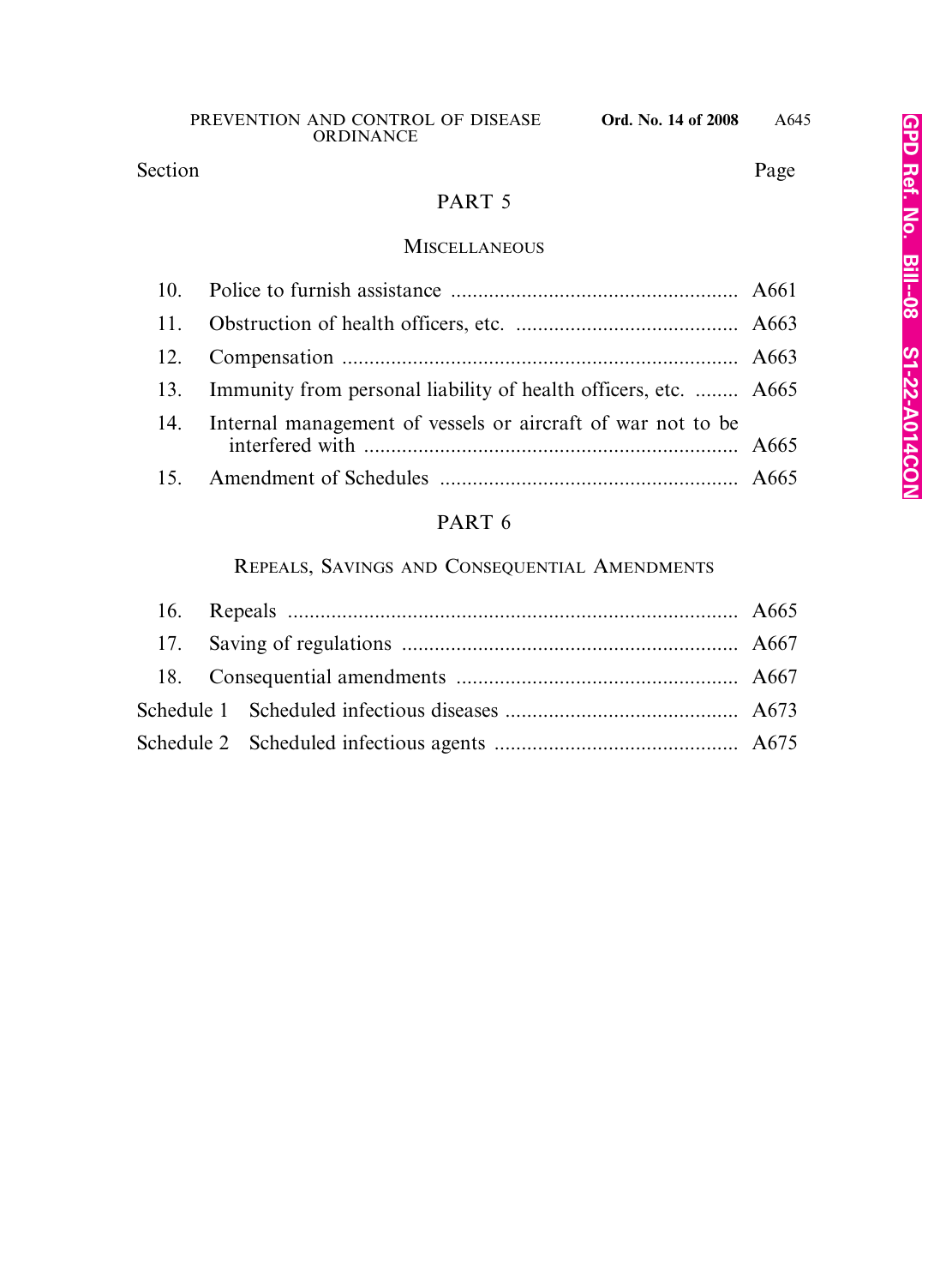#### PREVENTION AND CONTROL OF DISEASE **Ord. No. 14 of 2008 ORDINANCE**

## **HONG KONG SPECIAL ADMINISTRATIVE REGION**

ORDINANCE NO. 14 OF 2008



Donald TSANG Chief Executive 29 May 2008

An Ordinance to provide for the control and prevention of disease among human beings; to prevent the introduction into, the spread in and the transmission from, Hong Kong of any disease, source of disease or contamination; to apply relevant measures of the International Health Regulations promulgated by the World Health Organization; and to provide for connected purposes.

 $[$   $]$ 

Enacted by the Legislative Council.

#### PART 1

#### **PRELIMINARY**

#### **1. Short title and commencement**

(1) This Ordinance may be cited as the Prevention and Control of Disease Ordinance.

(2) This Ordinance shall come into operation on a day to be appointed by the Secretary for Food and Health by notice published in the Gazette.

#### **2. Interpretation**

In this Ordinance, unless the context otherwise requires— "article" (物品) includes—

- (*a*) an animal;
- (*b*) a plant; and
- (*c*) any other thing or substance (including, but not limited to, conveyances and any kind of movable property),

and, to avoid doubt, includes mail of any kind;

"building" (建築物) includes any house, hut, shed or enclosure with or without roof, whether needed for the purpose of human habitation or otherwise,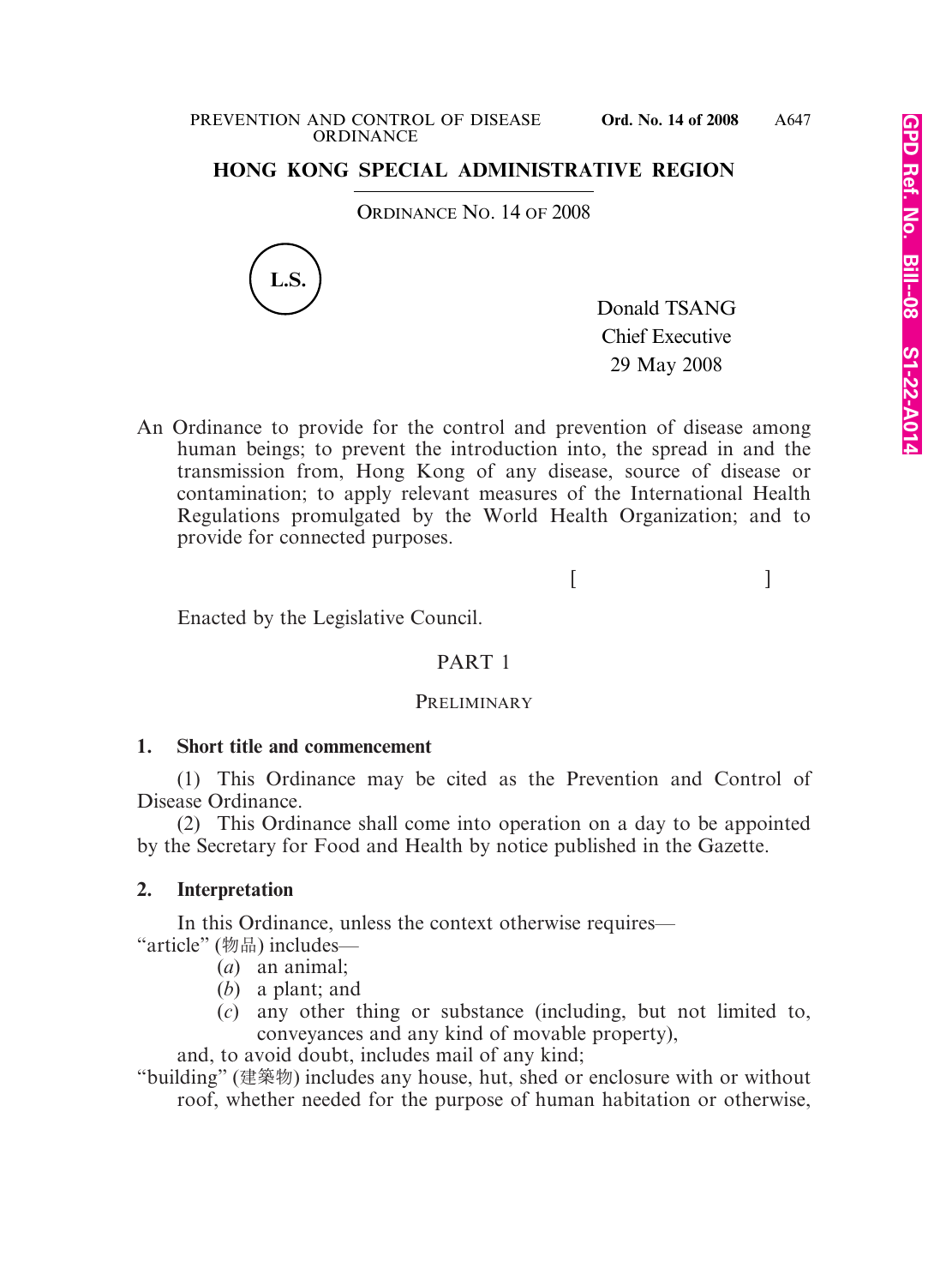and also includes any wall, gate, post, pillar, paling, frame, hoarding, slip, dock, wharf, pier, jetty, landing stage or bridge;

- "contact" (傳染病接觸者) means any person who has been, or is likely to have been, exposed to the risk of contracting an infectious disease;
- "contaminated" (污染) means the presence of a toxic agent or matter on the surface of or inside the body of, or in, a human being or an article in a manner that may pose a public health risk;
- "conveyance" (運輸工具) includes a vessel, vehicle, aircraft and any other means of travel or transport;
- "Director" (署長) means the Director of Health;
- "health officer" (衛生主任) means—
	- (*a*) the Director of Health, the Deputy Director of Health, or the Controller, Centre for Health Protection of the Department of Health; or
	- (*b*) a medical practitioner appointed by the Director as a health officer or port health officer;

"infected" (感染、受感染) means the presence of an infectious agent on the surface of or inside the body of, or in, a human being or an article;

- "infectious agent" (傳染性病原體) means a parasite, a fungus, a bacterium, a virus, a prion or any other agent that can cause an infectious disease;
- "International Health Regulations" (《國際衞生條例》) means the International Health Regulations (2005);
- "laboratory" (化驗室) means an establishment that possesses or performs tests on any infectious agent;
- "medical surveillance" (醫學監察) means the regular medical monitoring, observation, examination or testing of a person with a view to ascertaining the condition of the person's health;
- "place" (地方) includes—
	- (*a*) premises and a conveyance; and
	- (*b*) any part of a place;
- "premises" (處所) includes any land, building, structure of any kind, footway, yard, alley, court, garden, stream, nullah, pond, pool, field, marsh, drain, ditch or place open, covered or enclosed, or cesspool or foreshore, and also includes any vessel lying within the waters of Hong Kong;
- "public health risk" (公共宪生危險) means a risk of serious and direct danger to the health of human beings;
- "scheduled infectious agent" (表列傳染性病原體) means an infectious agent specified in Schedule 2;
- "scheduled infectious disease" (表列傳染病) means an infectious disease specified in Schedule 1;
- "vector" (媒介) means an animal (including an insect) that transports or transmits an infectious agent;
- "WHO" (世衛) means the World Health Organization.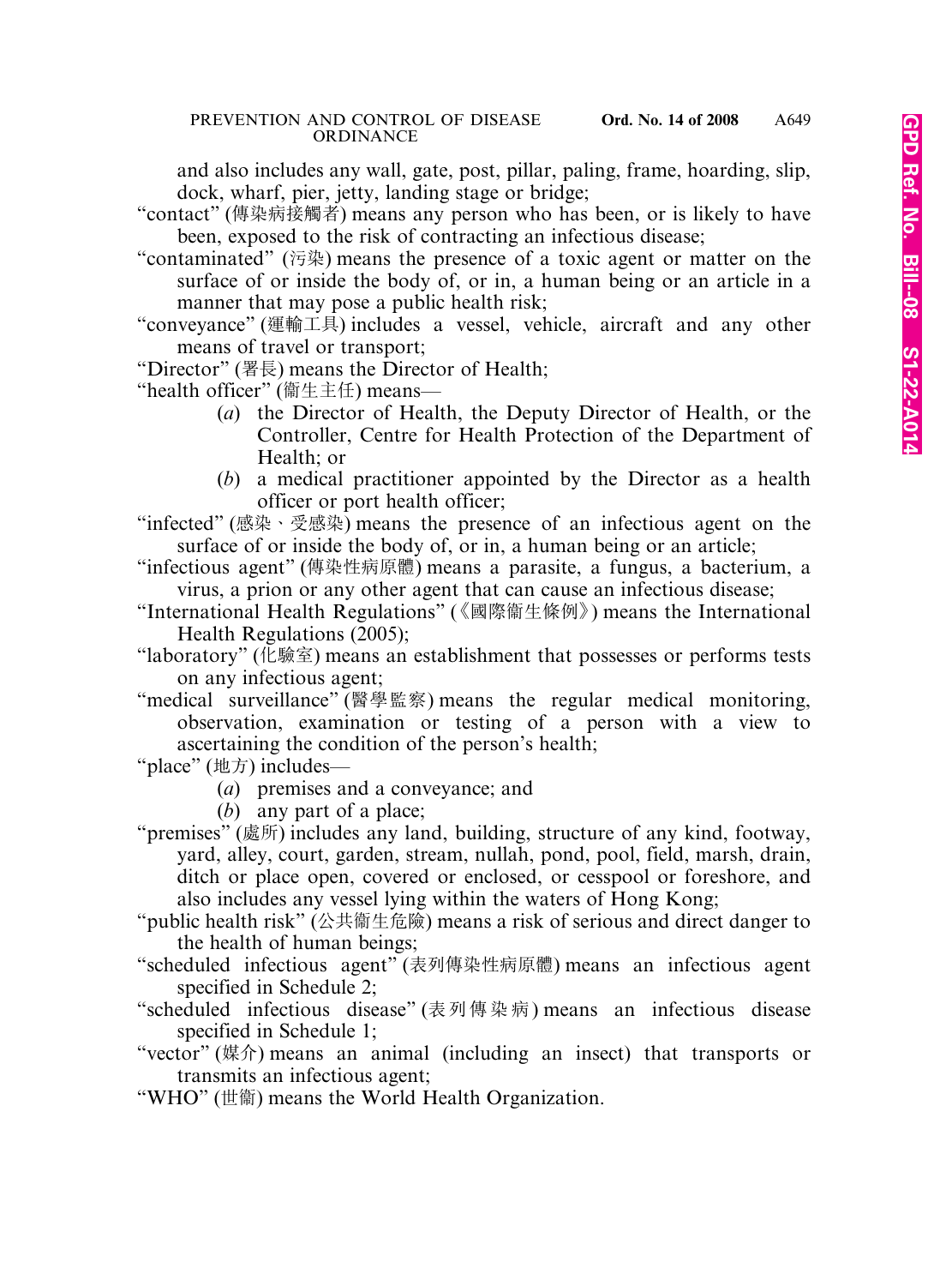### PART 2

#### POWERS OF SEIZURE AND FORFEITURE

#### **3. Power to seize articles**

(1) With the approval in writing of the Director, a health officer may, for the purpose of the control or preventing the spread of any disease that poses a public health risk, seize any article or part of an article if the health officer has reason to believe the article or the part—

- (*a*) is an infectious agent; or
- (*b*) contains an infectious agent.

(2) A health officer may cause any tests to be performed on an article or part of it that is seized under subsection (1).

(3) The owner of the article or part of the article or a person who has possession of the article or the part shall furnish such reasonable assistance as a health officer may require of that person for the purpose of exercising the health officer's power of seizure.

(4) A person who contravenes subsection (3) commits an offence and is liable on conviction to a fine at level 2 and to imprisonment for 6 months.

#### **4. Forfeitures of articles**

(1) If a person lands or attempts to land, or otherwise brings into Hong Kong, any article in contravention of this Ordinance, the article shall be liable to be forfeited by a health officer.

(2) Subsection (1) does not apply to the landing of or bringing into a place of isolation or quarantine any article under the direction of a health officer.

#### PART 3

#### POWERS OF ARREST

#### **5. Powers of arrest**

(1) If a health officer or a police officer reasonably suspects that a person has committed or is committing an offence under this Ordinance, the health officer or the police officer may stop, detain or arrest that person without warrant.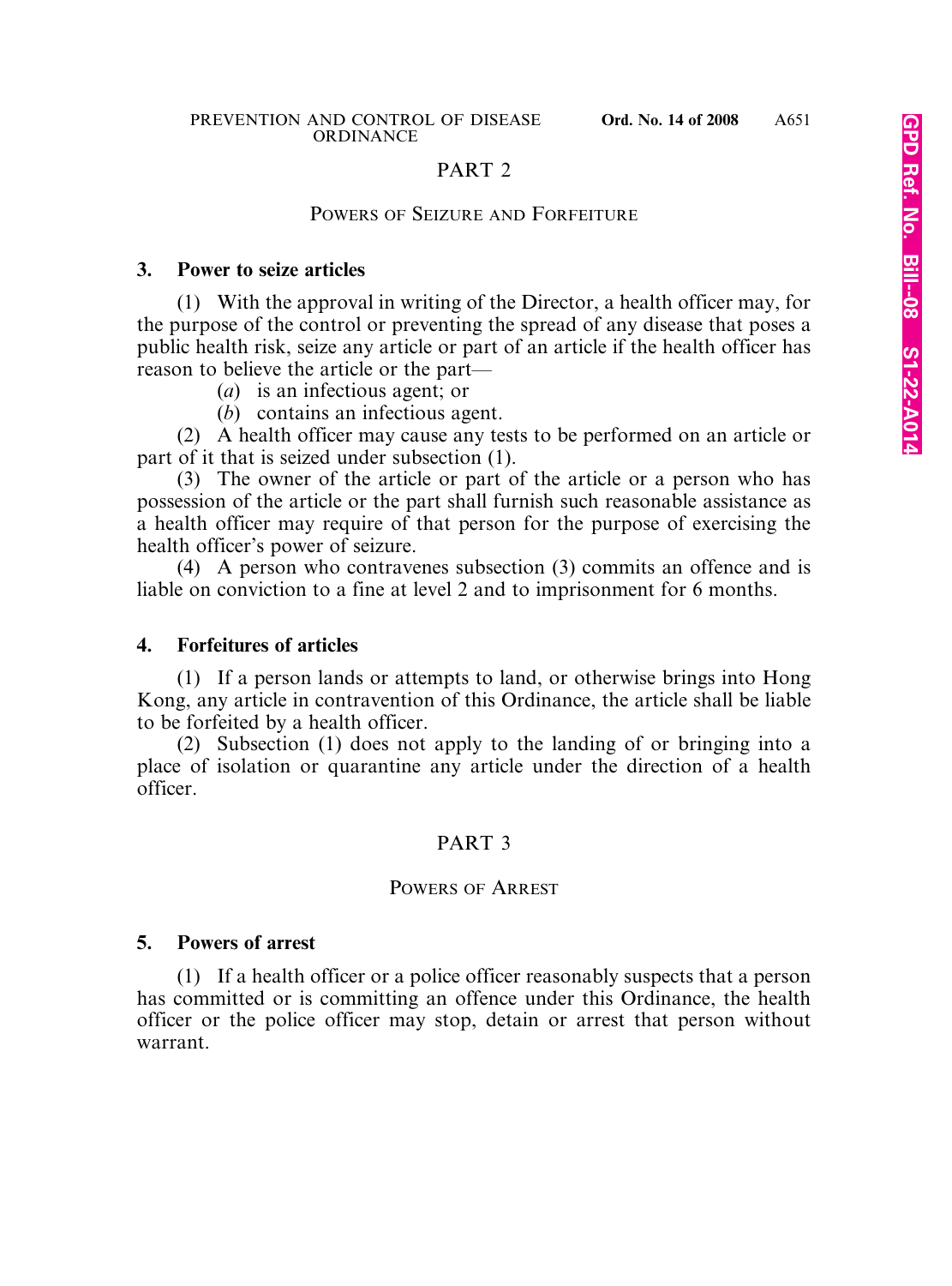(2) If a person obstructs a health officer, a police officer, a member of the Auxiliary Medical Service or a member of the Civil Aid Service or a public officer appointed under this Ordinance who is exercising a power or performing a function under this Ordinance, or assists in any such obstruction, that officer or member may arrest that person without warrant.

(3) Where a health officer or a member of the Auxiliary Medical Service or a member of the Civil Aid Service or a public officer appointed under this Ordinance arrests a person under this section, the person who made the arrest shall deliver the person arrested to a police officer as soon as practicable.

(4) This section is in addition to and not in derogation of the powers or authority a police officer would have apart from this section.

#### **6. Escape from detention**

(1) If a person who is detained under this Ordinance escapes, he may be arrested by—

- (*a*) any public officer appointed under this Ordinance;
- (*b*) any police officer; or
- (*c*) any member of the Auxiliary Medical Service or Civil Aid Service,

and may be conveyed to the place from which he escaped or any other place authorized by a health officer and detained in that place.

(2) If a person who is detained under this Ordinance escapes or attempts to escape, he commits an offence and is liable on conviction to a fine at level 2 and to imprisonment for 6 months.

## PART 4

#### **REGULATIONS**

#### **7. Power to make regulations**

(1) The Secretary for Food and Health may make regulations ("the regulation")—

- (*a*) for the purpose of preventing the introduction into, the spread in and the transmission from, Hong Kong of any disease, source of disease or contamination; and
- (*b*) for the prevention of any disease.

(2) Without limiting the generality of subsection (1), the regulation may provide for any or all of the following—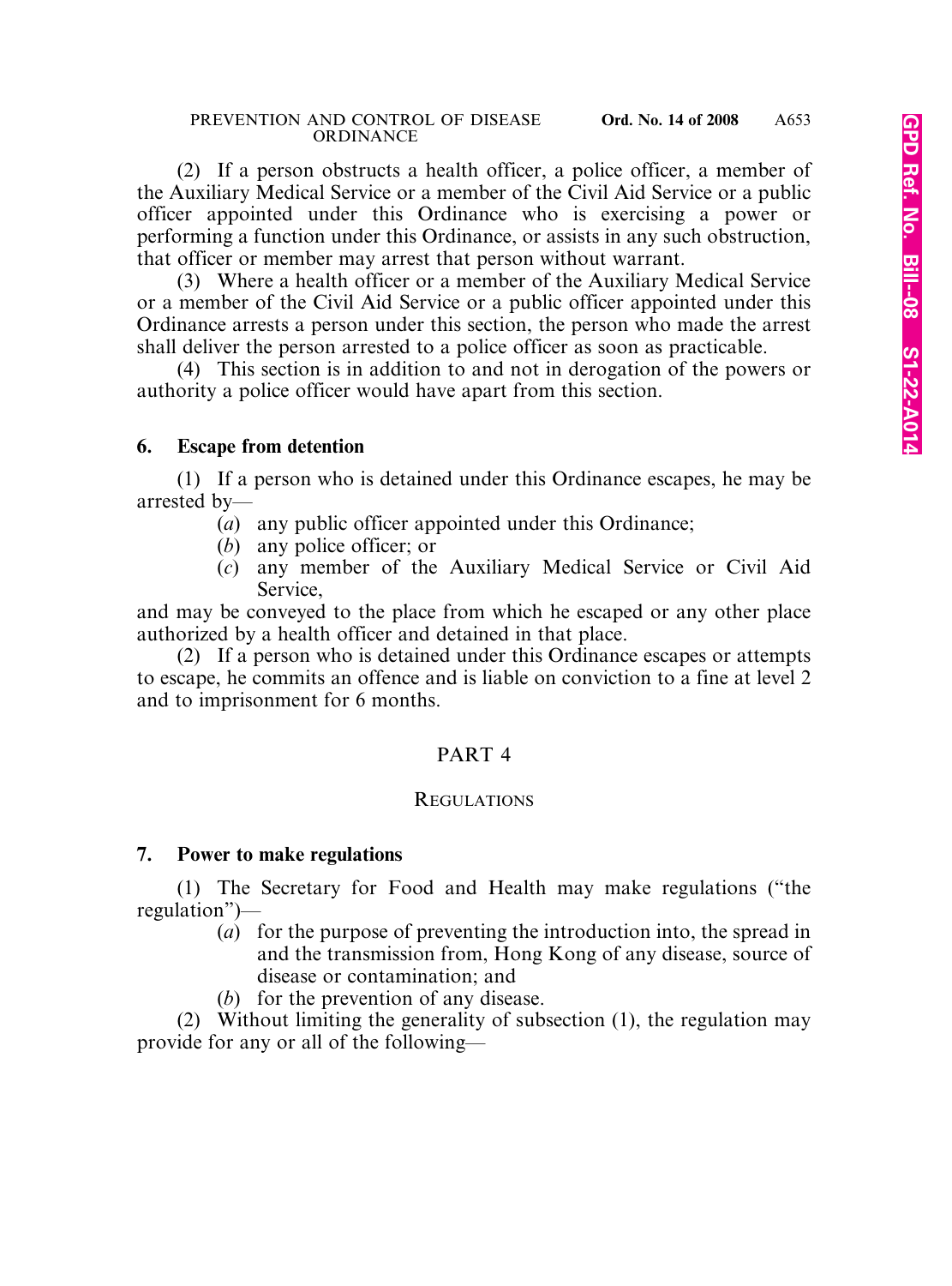- (*a*) the appointment of health officers, other public officers and any other person for the purposes of this Ordinance, and their powers, duties and functions;
- (*b*) the form and mode of service of notices and other documents;
- (*c*) fees to be paid under this Ordinance;
- $(d)$  the prohibition or regulation of the disposal, importation, transit, transhipment, exportation or removal of—
	- (i) organs, tissue, cells, dead bodies or remains (whether of human beings or animals);
	- (ii) infected articles; or
	- (iii) vectors;
- (*e*) the prohibition or regulation of—
	- (i) the admission of persons into Hong Kong or their movements within or their departure from Hong Kong; and
	- (ii) the importation, transit, transhipment or exportation of any article;
- (*f*) the isolation or quarantine of any person, article or place and their management or disposal while under isolation or quarantine and the occupation of any place required for isolation or quarantine;
- (*g*) in relation to conveyances—
	- (i) the prohibition or regulation of their arrival or landing in or departure from Hong Kong;
	- (ii) the disembarking of any person or the unloading of any article from them;
	- (iii) matters relating to pratique;
	- (iv) precautions with regard to drinking water and food stuff taken on board conveyances and the water taken in as ballast by them; and
	- (v) the granting of certificates in respect of their sanitariness;
- (*h*) subjecting any person to medical surveillance or medical examination or testing, and matters relating to vaccination and prophylaxis;
- (*i*) the prohibition or regulation of the movements of contacts, infected persons or persons suspected of being infected;
- ( *j*) examination of dead bodies and certification of the cause of death;
- (*k*) the occupation of any place required for the treatment of any person;
- (*l*) empowering a magistrate to issue a warrant authorizing a health officer to enter or break into any residential premises, and empowering a health officer to enter or break into any other place;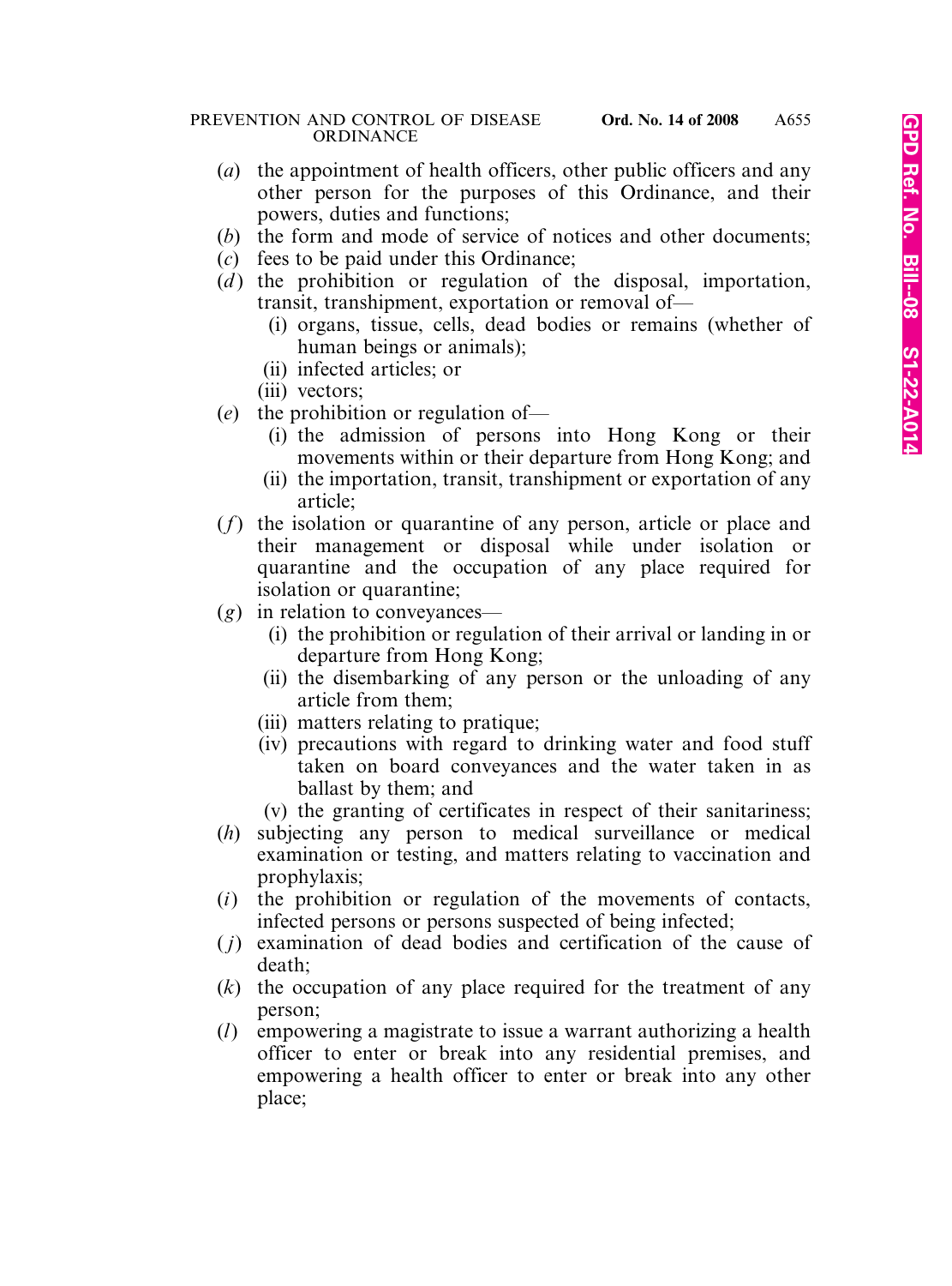- (*m*) the action that a health officer may take in any residential premises or other place referred to in paragraph (*l*) after entering or breaking into it, including—
	- (i) the inspection and searching of the premises or place;
	- (ii) the inspection of any person or dead body in the premises or place;
	- (iii) the seizure of any article in the premises or place; and
	- (iv) the taking of photographs and the making of any video or sound recording;
- (*n*) stopping, removing or detaining any person, conveyance or article;
- (*o*) different kinds of disease or contamination control measures, and ordering or applying such measures in respect of any person, place or article;
- ( *p*) the destruction of any article referred to in paragraph (*o*) or the prohibition or regulation of its removal or the closing of any place for applying any measures referred to in paragraph (*o*);
- (*q*) the regulation of the sanitariness of any place;
- (*r*) in relation to any laboratory in which infectious agents are handled—
	- (i) the control of such handling;
	- (ii) the registration of such laboratory and matters relating to registration; and
	- (iii) empowering the Director to impose any precautionary measure relating to the handling of any scheduled infectious agent;
- (*s*) seizing or destroying any infectious agent or any infected or contaminated article and the collection or submission of any sample or article for the purpose of examination or testing or regulating the sanitariness of any place or keeping any place free from contamination;
- (*t*) the collection and compulsory provision of any information, compulsory reporting of cases of any disease, death, contamination or leakage of an infectious agent or a toxic agent or any other matter, the inspection of any documents or records and their submission for that purpose;
- (*u*) the application of measures in the light of any recommendation made by WHO (other than those made pursuant to article 15 of the International Health Regulations);
- (*v*) the carrying out under the direction of a health officer by any person of any act or thing that the health officer is empowered to do under the regulation;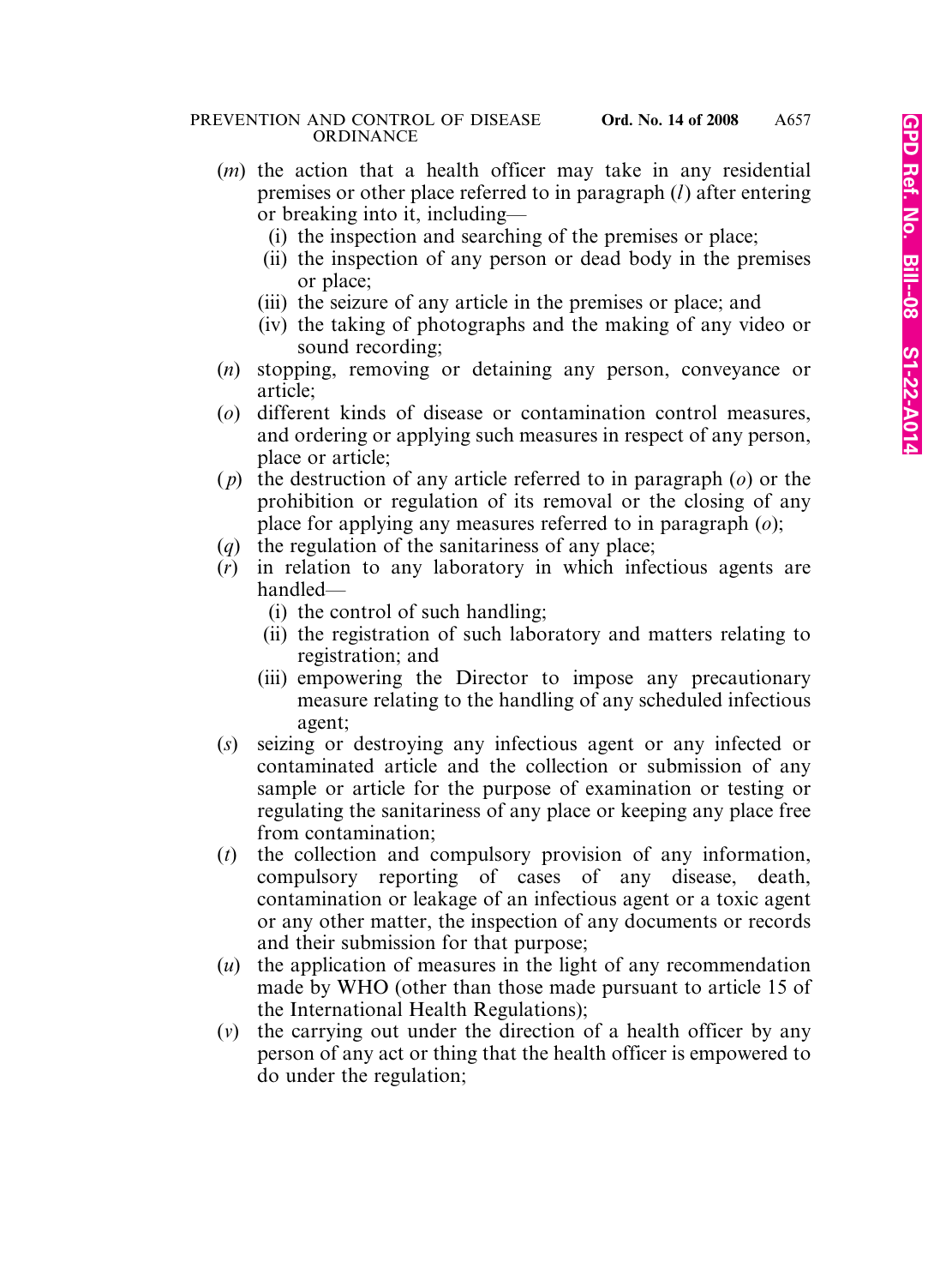- (*w*) the liability of any person in respect of the costs that are incurred in connection with the enforcement of this Ordinance and the payment to the Government of any expenses charged or incurred for the medical attendance and maintenance of any person in connection with such enforcement; and
- (*x*) any other matter that appears to the Secretary for Food and Health to be necessary or expedient for the carrying out of the purposes specified in subsection (1).

(3) The regulation may provide that a contravention of any provision of the regulation is an offence punishable with a fine not exceeding level 3 and a term of imprisonment not exceeding 6 months.

(4) The Secretary for Food and Health after consultation with the Secretary for Financial Services and the Treasury may by order published in the Gazette amend the fees prescribed in the regulation.

## **8. Public health emergency regulation**

(1) On any occasion which the Chief Executive in Council considers to be an occasion of a public health emergency, he may make regulations ("the regulation") for the purposes of preventing, combating or alleviating the effects of the public health emergency and protecting public health.

(2) The Chief Executive in Council shall review from time to time, or cause to be reviewed from time to time, the public health emergency in respect of which the regulation is made.

(3) Without limiting the generality of subsection (1), the regulation may provide for—

- (*a*) requirements on a person to disclose or furnish any information that is relevant to the handling of a state of public health emergency;
- (*b*) the disclosure to the public by a public officer of any information that is relevant to the handling of a state of public health emergency;
- (*c*) the requisitioning of property and matters relating to compensation for such requisition;
- (*d*) matters relating to the appointment of any person to act as a medical and health professional, the control of such appointed person, and the deeming of such appointed person to be registered under any enactment; and
- (*e*) such incidental and supplementary matters as appear to the Chief Executive in Council to be necessary or expedient for the purposes of the regulation.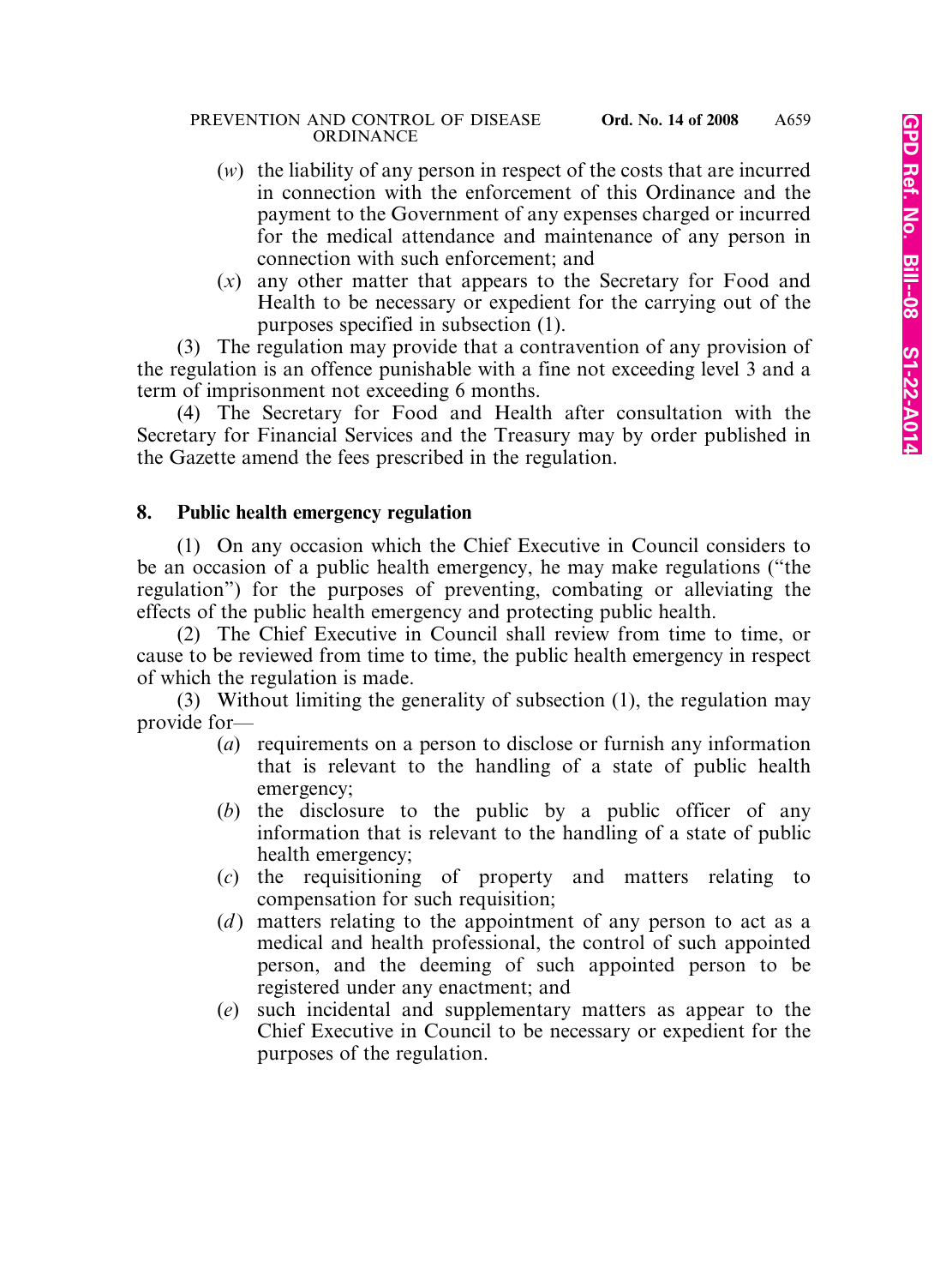(4) The regulation may provide that a contravention of any provision of the regulation is an offence punishable with a fine not exceeding level 5 and a term of imprisonment not exceeding 6 months.

- (5) In this section, "public health emergency" (公共宪生緊急事態) means—
	- (*a*) the occurrence of or the imminent threat of a disease, an epidemic or a pandemic;
	- (*b*) the occurrence of a novel, or highly infectious, agent or matter;  $\alpha r$
	- (*c*) the widespread exposure or the imminent threat of widespread exposure of human beings to an infectious agent,

that has a high probability of causing a large number of deaths in the population or a large number of serious disabilities (whether or not long-term) in the population.

(6) For the purposes of a regulation made under subsection  $(3)(c)$ , property may be requisitioned—

- (*a*) by requiring a person to place it either temporarily or permanently at the disposal of the public officer requisitioning it; or
- (*b*) by the public officer requisitioning it taking possession of it either temporarily or permanently.

#### **9. Measures applied in light of WHO's temporary recommendations**

(1) The Director may, for the purposes of preventing the introduction into, the spread in and the transmission from, Hong Kong of any disease, by order published in the Gazette, prescribe any measure to be applied in the light of any temporary recommendation made by WHO pursuant to articles 15, 17 and 18 of the International Health Regulations.

(2) An order under subsection (1) is subsidiary legislation.

## PART 5

#### **MISCELLANEOUS**

#### **10. Police to furnish assistance**

The Commissioner of Police shall furnish such police assistance as any health officer may require for the purpose of enabling the health officer to—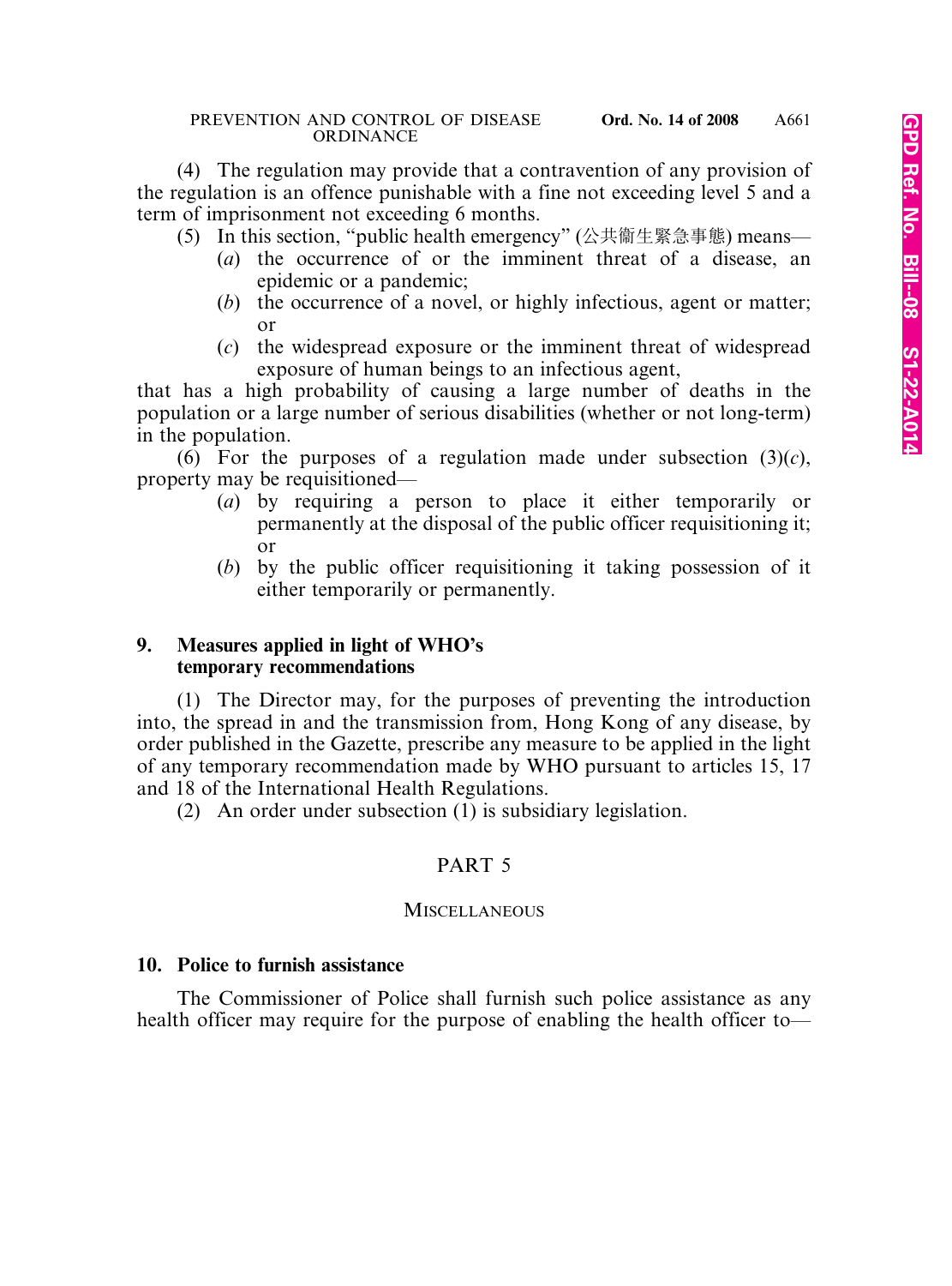- (*a*) exercise the powers conferred on the health officer by this Ordinance; and
- (*b*) deal with vessels and aircraft and persons and things on board the vessels and aircraft in the manner prescribed by this Ordinance.

### **11. Obstruction of health officers, etc.**

(1) A person shall not obstruct, or assist in obstructing a health officer, a police officer, or a public officer or a person appointed under this Ordinance, in the exercise of a power or performance of a function under this Ordinance.

(2) A person who contravenes subsection (1) commits an offence and is liable on conviction to a fine at level 2 and to imprisonment for 2 months.

#### **12. Compensation**

(1) Where any article is damaged, destroyed, seized, surrendered or is submitted to any person pursuant to this Ordinance, the Director may order the payment of such compensation as is just and equitable in the circumstances.

(2) The Director shall serve an order made under subsection (1) on the person in respect of whom it is made, either personally or by post, within 7 days after the order is made.

(3) Any dispute arising from an order made under subsection (1) on the question whether compensation is payable or the amount of compensation shall, in the absence of agreement, be resolved or determined in accordance with this section.

(4) The dispute shall be resolved or determined by arbitration under the Arbitration Ordinance (Cap. 341) if the party disputing the Director's order ("the claimant"), within 6 months after the Director makes the order, serves a notice on the Director notifying the Director that the dispute will be referred to arbitration and proceeds to arbitration in accordance with the Arbitration Ordinance (Cap. 341).

(5) Instead of proceeding to arbitration in accordance with the Arbitration Ordinance (Cap. 341) pursuant to subsection (4), the claimant may, within 6 months after the Director makes the order, institute civil proceedings for the determination of the dispute.

(6) Subsection (1) does not apply to cases for which compensation is provided for by regulations made under section 8.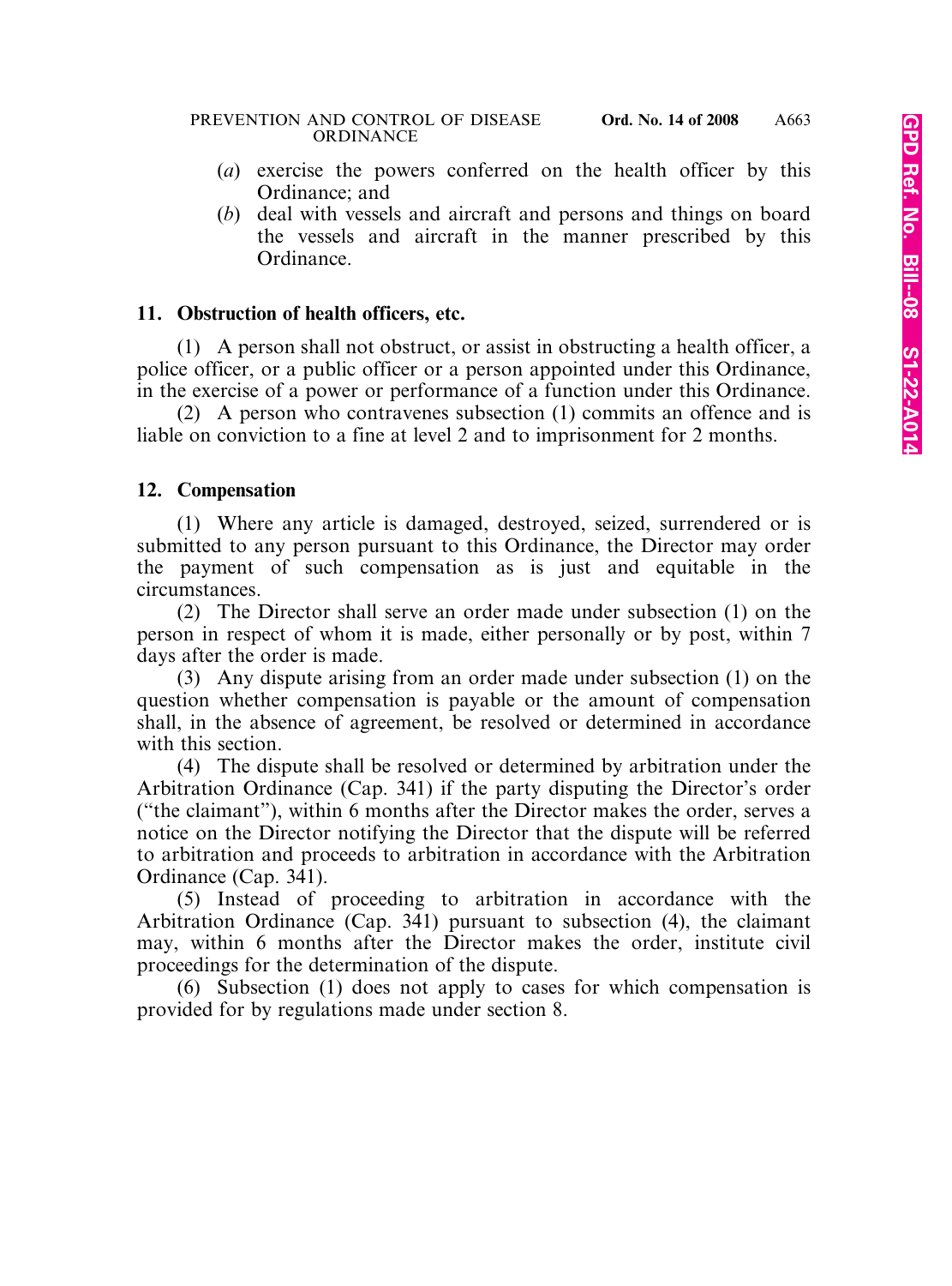#### **13. Immunity from personal liability of health officers, etc.**

(1) No personal liability is incurred by a health officer, or a public officer or a person acting under his direction in respect of anything done or omitted to be done by the health officer, or public officer or person in good faith in the exercise or purported exercise of a power, or performance or purported performance of a function, under this Ordinance.

(2) The protection conferred by subsection (1) does not affect any liability in tort of the Government for that act or omission.

#### **14. Internal management of vessels or aircraft of war not to be interfered with**

This Ordinance shall not in any way interfere with the internal management of any vessels or aircraft of war of the Chinese People's Liberation Army or of foreign vessels or aircraft of war, or with their freedom to proceed whenever the officer in command may deem such course requisite.

#### **15. Amendment of Schedules**

The Director may by notice published in the Gazette amend Schedules 1 and 2.

#### PART 6

#### REPEALS, SAVINGS AND CONSEQUENTIAL AMENDMENTS

#### **16. Repeals**

(1) The Quarantine and Prevention of Disease Ordinance (Cap. 141) is repealed.

(2) The Prevention of the Spread of Infectious Diseases Regulations (Cap. 141 sub. leg. B) are repealed.

(3) The Quarantine (Measures on Departure) Regulations (Cap. 141 sub. leg. C) are repealed.

(4) The Quarantine and Prevention of Disease (Scale of Charges) Regulations (Cap. 141 sub. leg. D) are repealed.

(5) The Quarantine and Prevention of Disease Ordinance (Declaration under section 2(1)) Notice 1998 (Cap. 141 sub. leg. E) is repealed.

(6) The Quarantine and Prevention of Disease Ordinance (Sanitary Aerodrome) Declaration 1998 (Cap. 141 sub. leg. F) is repealed.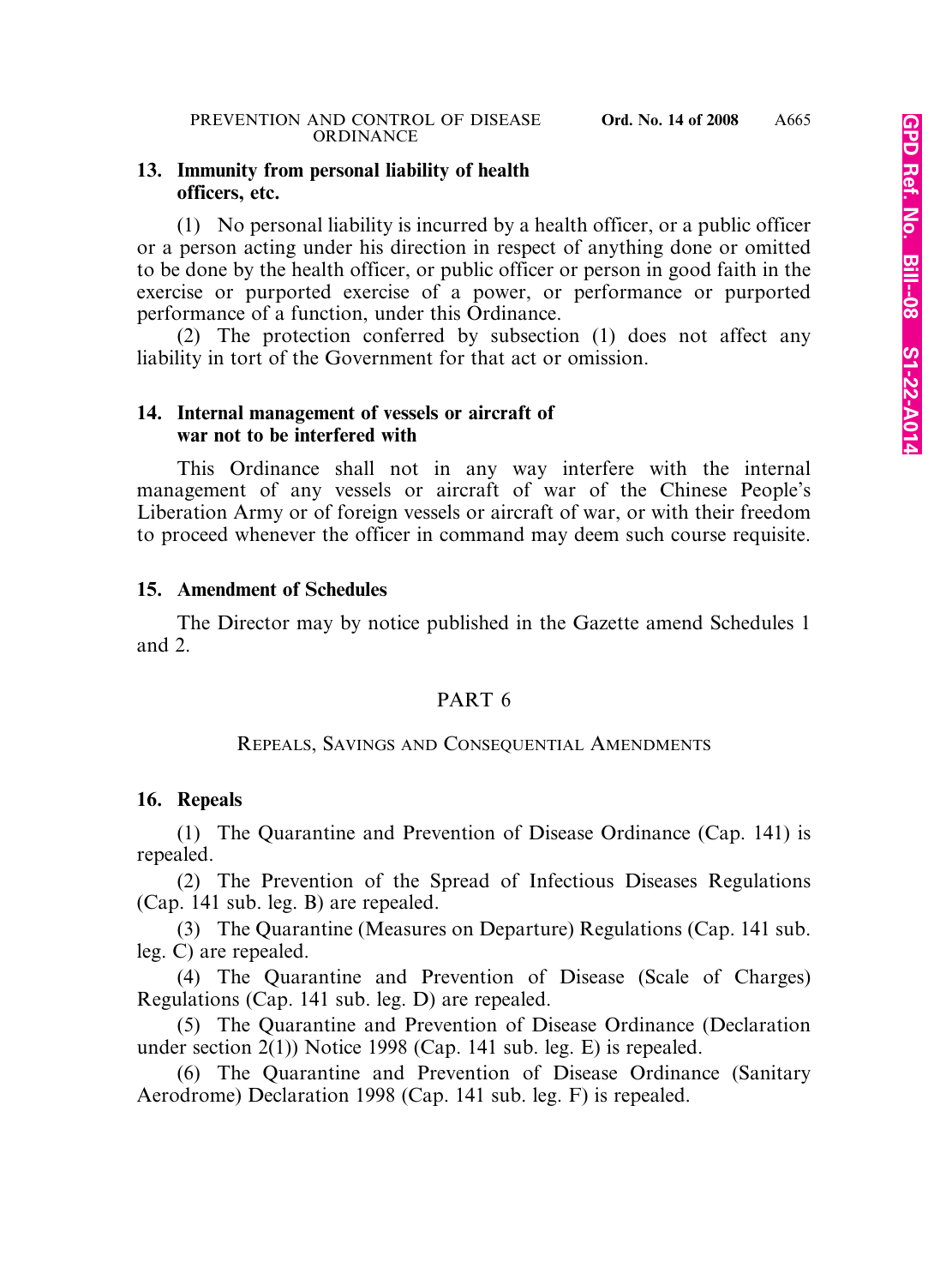### **17. Saving of regulations**

The Boats and Wharves (Supply of Water) Regulations (Cap. 141 sub. leg. A)—

- (*a*) shall, notwithstanding the repeal under section 16(1), continue in operation; and
- (*b*) shall be deemed for all purposes to have been made by the Secretary for Food and Health under section 7.

## **18. Consequential amendments**

(1) Section 46(3) of the Public Health and Municipal Services Ordinance (Cap. 132) is amended by repealing "Quarantine and Prevention of Disease Ordinance (Cap. 141)" and substituting "Prevention and Control of Disease Ordinance (14 of 2008)".

(2) Section 2(2) of the Public Health (Animals and Birds) Ordinance (Cap. 139) is amended by repealing "Quarantine and Prevention of Disease Ordinance (Cap. 141)" and substituting "Prevention and Control of Disease Ordinance (14 of 2008)".

(3) Section 19(1) of the Midwives Registration Ordinance (Cap. 162) is amended—

- (*a*) by adding "scheduled" before "infectious disease";
- (*b*) by repealing "Quarantine and Prevention of Disease Ordinance (Cap. 141)" and substituting "Prevention and Control of Disease Ordinance (14 of 2008)".

(4) Section 25(1) of the Nurses Registration Ordinance (Cap. 164) is amended—

- (*a*) by adding "scheduled" before "infectious disease";
- (*b*) by repealing "Quarantine and Prevention of Disease Ordinance (Cap. 141)" and substituting "Prevention and Control of Disease Ordinance (14 of 2008)".

(5) Regulation  $4(1)(b)(v)$  of the Nurses (Registration and Disciplinary Procedure) Regulations (Cap. 164 sub. leg. A) is amended—

- (*a*) by adding "scheduled" before "infectious disease";
- (*b*) by repealing "Quarantine and Prevention of Disease Ordinance (Cap. 141)" and substituting "Prevention and Control of Disease Ordinance (14 of 2008)".

(6) Regulation  $4(1)(b)(v)$  of the Enrolled Nurses (Enrolment and Disciplinary Procedure) Regulations (Cap. 164 sub. leg. B) is amended—

(*a*) by adding "scheduled" before "infectious disease";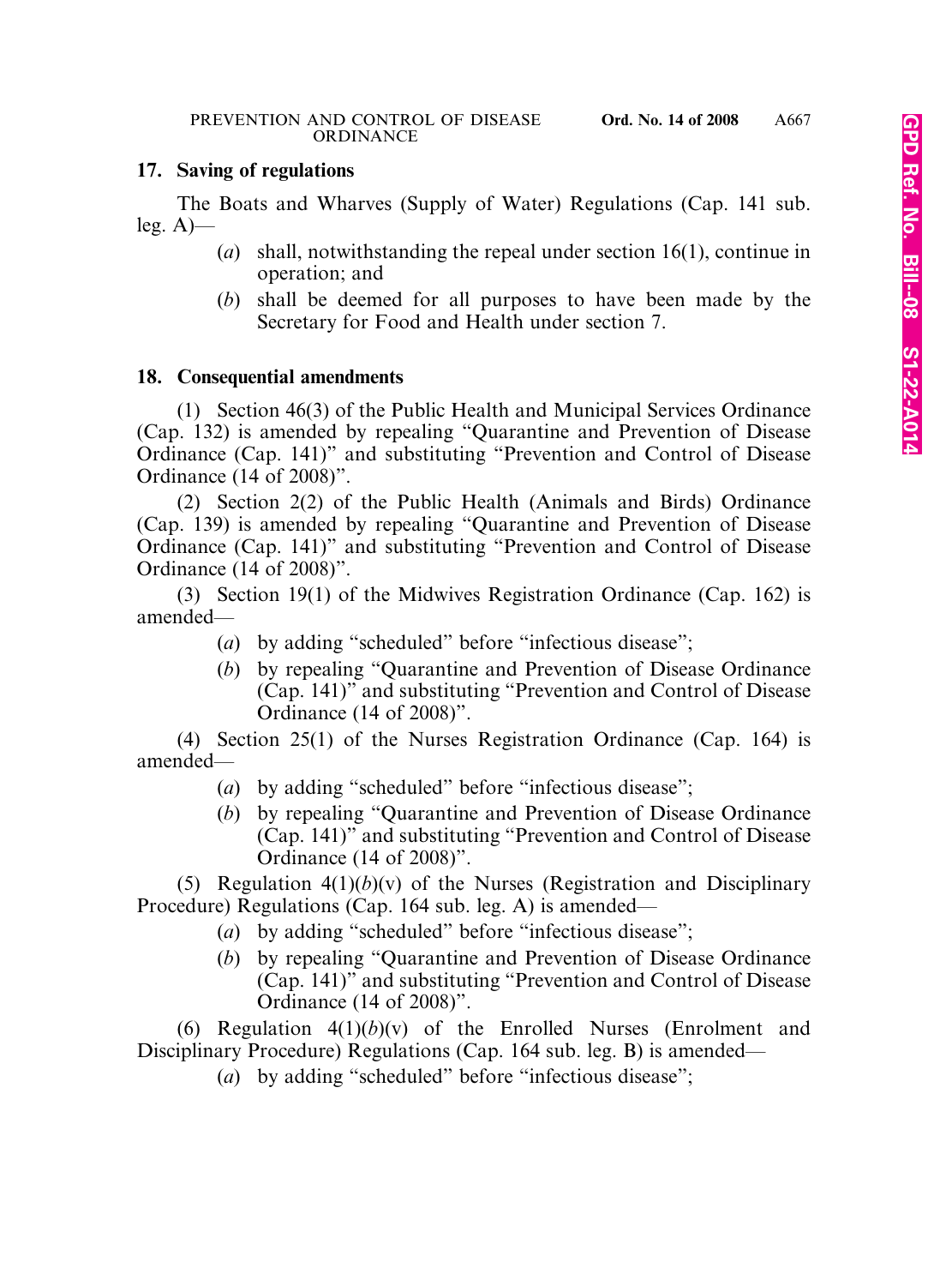(*b*) by repealing "Quarantine and Prevention of Disease Ordinance (Cap. 141)" and substituting "Prevention and Control of Disease Ordinance (14 of 2008)".

(7) Regulation 41 of the Child Care Services Regulations (Cap. 243 sub. leg. A) is amended—

- (*a*) in the heading, by repealing "**Infectious diseases**" and substituting "**Scheduled infectious diseases**";
- (*b*) in paragraph (1)—
	- (i) by repealing "any infectious disease" and substituting "any scheduled infectious disease";
	- (ii) by repealing "an infectious disease" and substituting "a scheduled infectious disease";
- (*c*) in paragraph (2), by repealing "infectious disease" where it twice appears and substituting "scheduled infectious disease";
- (*d*) in paragraph  $(3)$ 
	- (i) by repealing " "infectious disease" (傳染病)" and substituting " "scheduled infectious disease" (表列傳染病)";
	- (ii) by repealing "Quarantine and Prevention of Disease Ordinance (Cap. 141)" and substituting "Prevention and Control of Disease Ordinance (14 of 2008)".
- (8) The Education Regulations (Cap. 279 sub. leg. A) is amended—
	- (*a*) in regulation 2—
		- (i) by repealing the definition of "infectious disease";
		- (ii) by adding—
			- " "scheduled infectious disease" (表列傳染病) has the same meaning as in the Prevention and Control of Disease Ordinance (14 of 2008);";
	- (*b*) in regulation 53—
		- (i) in the heading, by repealing "**Infectious diseases**" and substituting "**Scheduled infectious diseases**";
		- (ii) in paragraph  $(1)$ 
			- (A) by repealing "any infectious disease" and substituting "any scheduled infectious disease";
			- (B) by repealing "an infectious disease" and substituting "a scheduled infectious disease";
		- (iii) in paragraph (2), by repealing "infectious disease" where it twice appears and substituting "scheduled infectious disease".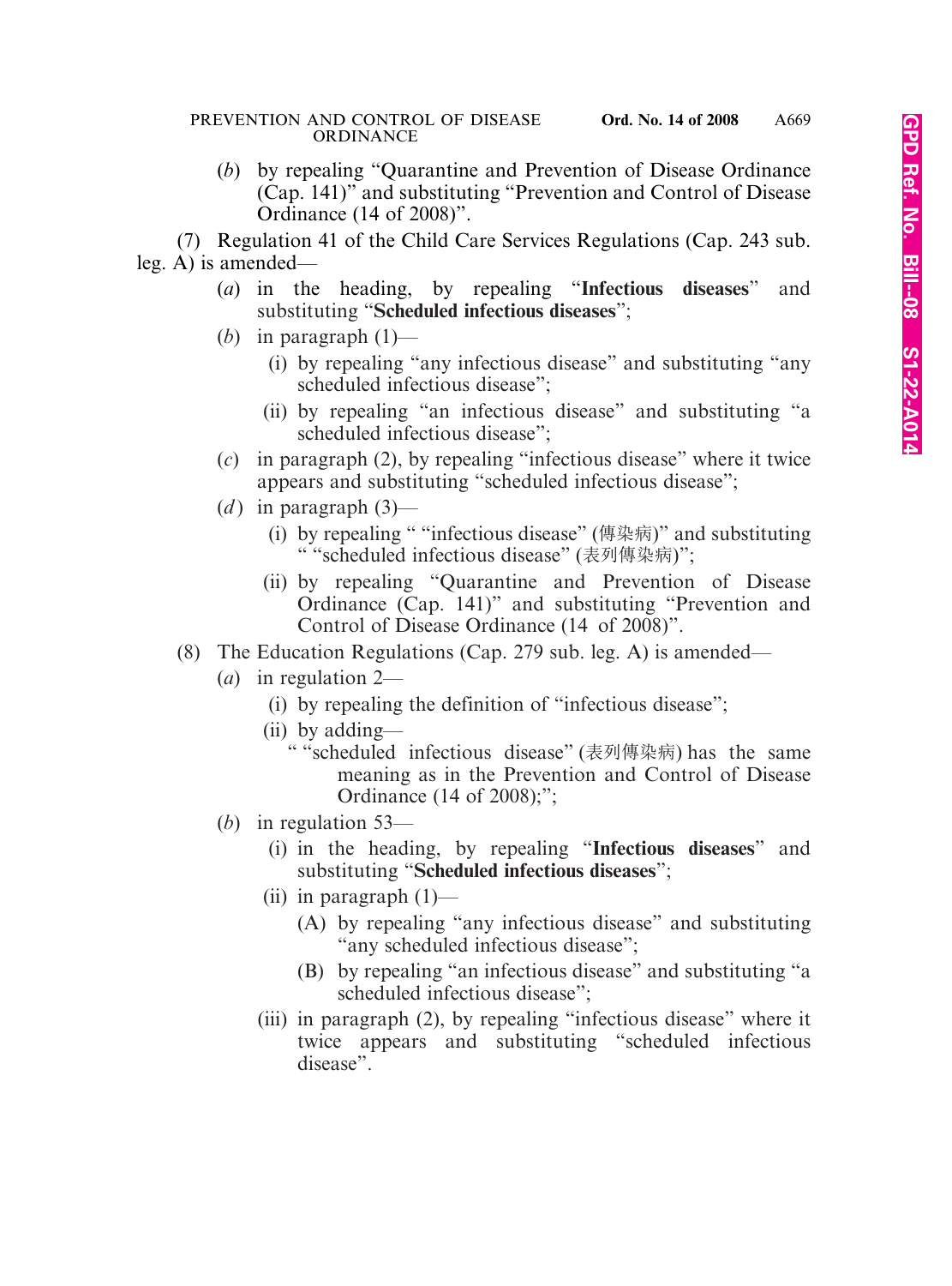(9) Regulation 41(2)(*i*) of the Shipping and Port Control Regulations (Cap. 313 sub. leg. A) is amended by repealing "Quarantine and Prevention of Disease Ordinance (Cap. 141)" and substituting "Prevention and Control of Disease Ordinance (14 of 2008)".

(10) The Residential Care Homes (Elderly Persons) Regulation (Cap. 459 sub. leg. A) is amended—

(*a*) in section 2—

- (i) by repealing the definition of "infectious disease";
- (ii) in the English text, in the definition of "particulars of identity", by repealing the full stop and substituting a semicolon;
- (iii) by adding—
	- ""scheduled infectious disease" (表列傳染病) has the same meaning as in the Prevention and Control of Disease Ordinance (14 of 2008).";
- (*b*) in section 18—
	- (i) in the heading, by repealing "**infectious disease**" and substituting "**scheduled infectious disease**";
	- (ii) by repealing "infectious disease" where it twice appears and substituting "scheduled infectious disease".

(11) Section 61(3)(*a*) of the Disability Discrimination Ordinance (Cap. 487) is repealed and the following substituted—

"(*a*) any scheduled infectious disease, or a disease caused by a scheduled infectious agent, within the meaning of the Prevention and Control of Disease Ordinance (14 of 2008); and".

(12) Section 22(2)(*i*) of the Merchant Shipping (Local Vessels) (General) Regulation (Cap. 548 sub. leg. F) is amended by repealing "Quarantine and Prevention of Disease Ordinance (Cap. 141)" and substituting "Prevention and Control of Disease Ordinance (14 of 2008)".

(13) Section 1(*c*) of Schedule 2 to the Shenzhen Bay Port Hong Kong Port Area Ordinance (4 of 2007) is repealed and the following substituted—

> "(*c*) an order made under the Prevention and Control of Disease Ordinance (14 of 2008) or its regulations prohibiting a person from leaving Hong Kong without the permission of a health officer;".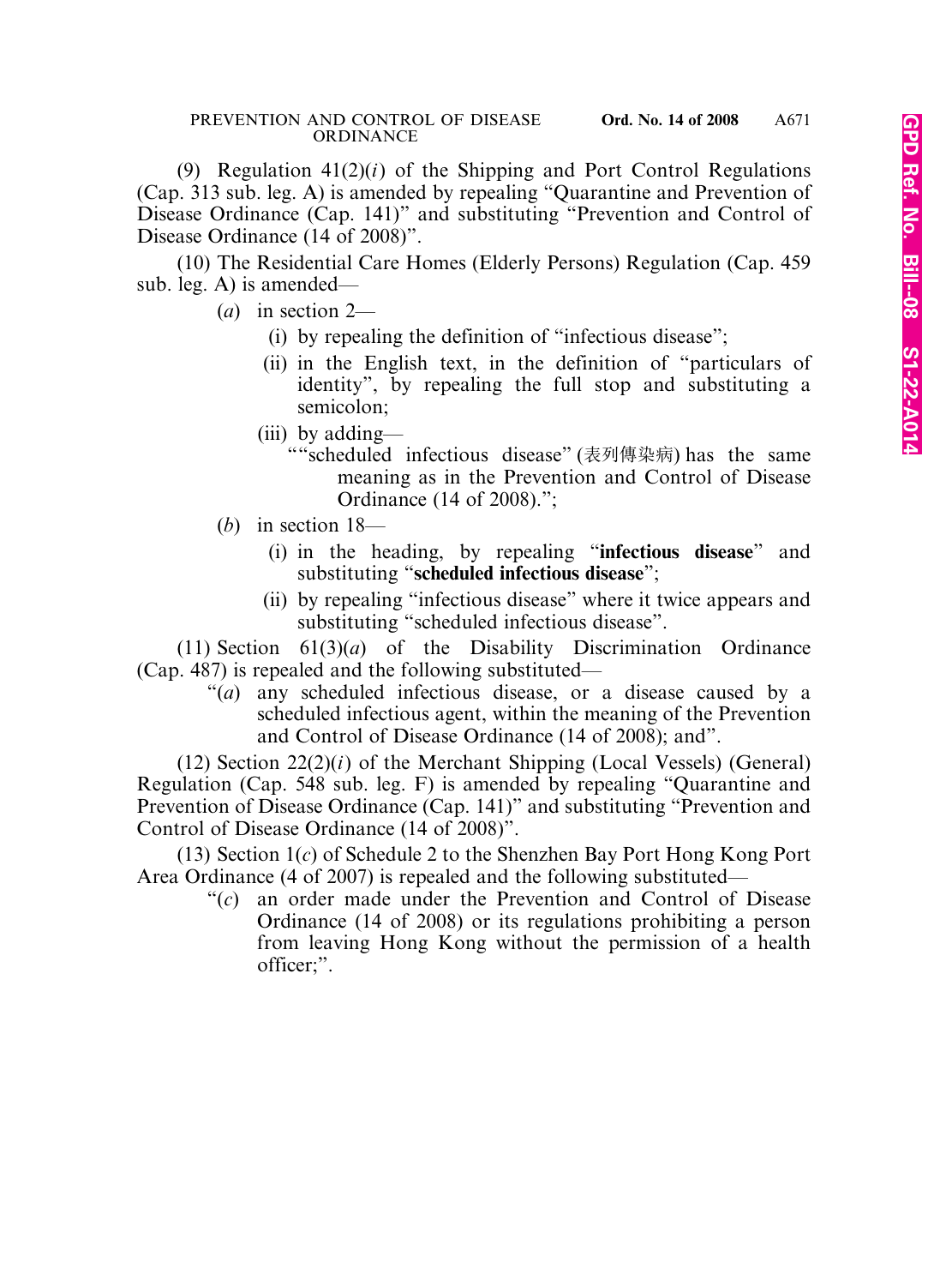## SCHEDULE 1 [ss.  $2 \& 15$ ]

### SCHEDULED INFECTIOUS DISEASES

- 1. Acute poliomyelitis (急性脊髓灰質炎 (小兒麻痺))
- 2. Amoebic dysentery (阿米巴痢疾)
- 3. Anthrax (炭疽)
- 4. Bacillary dysentery (桿菌痢疾)
- 5. Botulism (肉毒中毒)
- 6. Chickenpox (水痘)
- 7. Cholera (霍亂)
- 8. Community-associated methicillin-resistant *Staphylococcus aureus* infection (社區型耐甲氧西林金黃葡萄球菌感染)
- 9. Creutzfeldt-Jakob disease (克雅二氏症)
- 10. Dengue fever (登革熱)
- 11. Diphtheria (白喉)
- 12. *Escherichia coli* O157:H7 infection (大腸桿菌 O157:H7 感染)
- 13. Food poisoning (食物中毒)
- 14. *Haemophilus influenzae* type b infection (invasive) (乙型流感嗜血桿菌感 染 (侵入性))
- 15. Hantavirus infection (漢坦病毒感染)
- 16. Influenza A (H2), Influenza A (H5), Influenza A (H7), Influenza A (H9) (甲型流行性感冒 (H2)、甲型流行性感冒 (H5)、甲型流行性感冒 (H7)、甲型流行性感冒 (H9))
- 17. Japanese encephalitis (日本腦炎)
- 18. Legionnaires' disease (退伍軍人病)
- 19. Leprosy (麻風)
- 20. Leptospirosis (漖端螺旋體病)
- 21. Listeriosis (李斯特菌病)
- 22. Malaria (瘧疾)
- 23. Measles (麻疹)
- 24. Meningococcal infection (invasive) (腦膜炎雙球菌感染 (侵入性))
- 25. Mumps (流行性腮腺炎)
- 26. Paratyphoid fever (副傷寒)
- 27. Plague (鼠疫)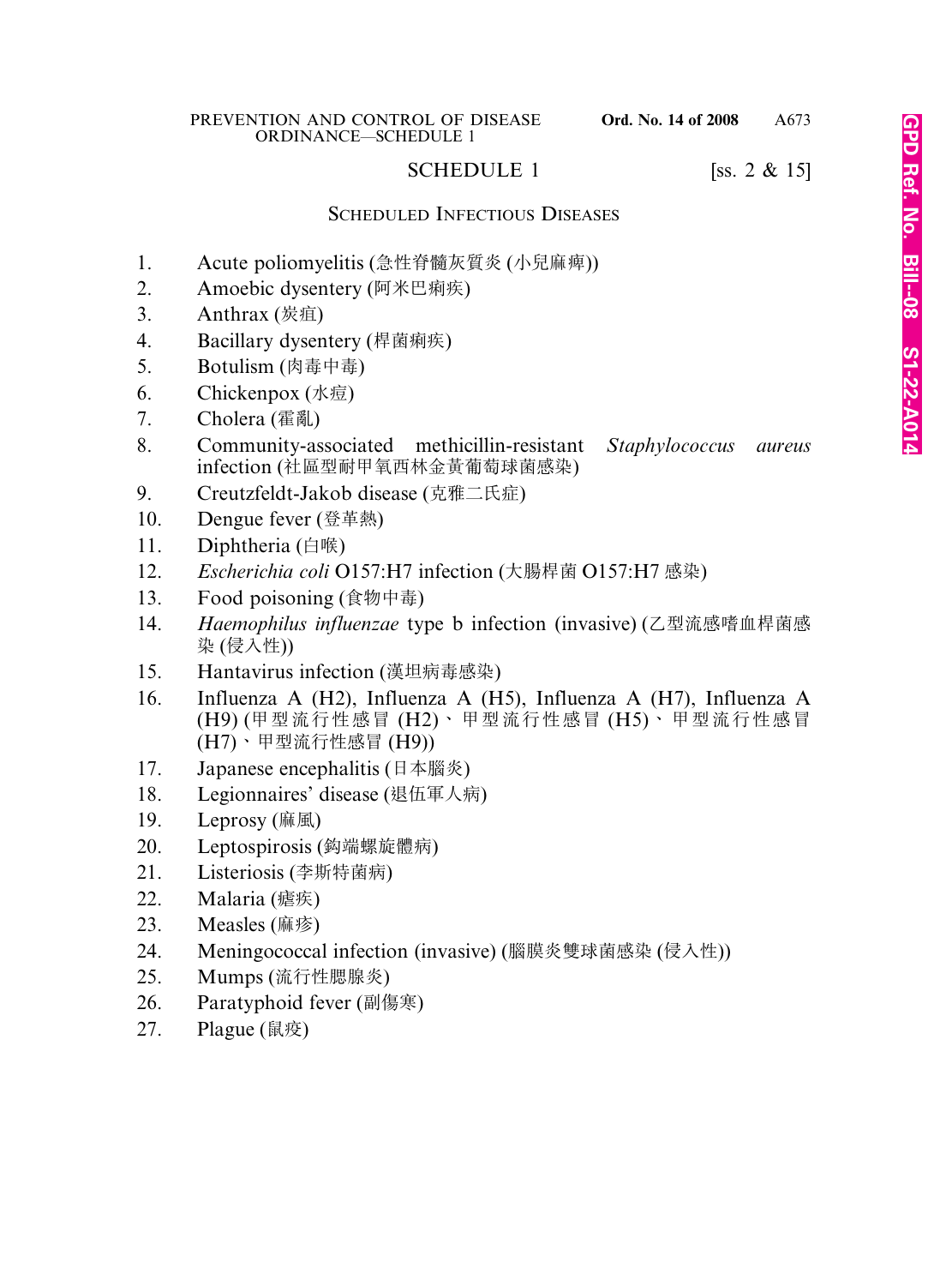- 28. Psittacosis (鸚鵡熱)
- 29. Q fever (寇熱)
- 30. Rabies (狂犬病)
- 31. Relapsing fever (回歸熱)
- 32. Rubella and congenital rubella syndrome (風疹 (德國麻疹) 及先天性風疹 綜合症)
- 33. Scarlet fever (猩紅熱)
- 34. Severe Acute Respiratory Syndrome (嚴重急性呼吸系統綜合症)
- 35. Smallpox (天花)
- 36. *Streptococcus suis* infection (豬鏈球菌感染)
- 37. Tetanus (破傷風)
- 38. Tuberculosis (結核病)
- 39. Typhoid fever (傷寒)
- 40. Typhus and other rickettsial diseases (斑疹傷寒及其他立克次體病)
- 41. Viral haemorrhagic fever (病毒性出血熱)
- 42. Viral hepatitis (病毒性肝炎)
- 43. West Nile Virus Infection (西尼羅河病毒感染)
- 44. Whooping cough (百日咳)
- 45. Yellow fever (黃熱病)

## SCHEDULE 2 [ss. 2  $\&$  15]

————————————————————

## SCHEDULED INFECTIOUS AGENTS

- 1. *Bacillus anthracis* (炭疽芽胞桿菌)
- 2. *Clostridium botulinum* (肉毒桿菌)
- 3. Crimean-Congo haemorrhagic fever virus (克里米亞 剛果出血熱病毒)
- 4. Dengue virus (登革病毒)
- 5. Ebola virus (埃博拉病毒)
- 6. *Francisella tularensis* (土拉桿菌)
- 7. Guanarito virus (瓜納瑞托病毒)
- 8. Hantavirus (漢坦病毒)
- 9. Hendra virus (亨德拉病毒)